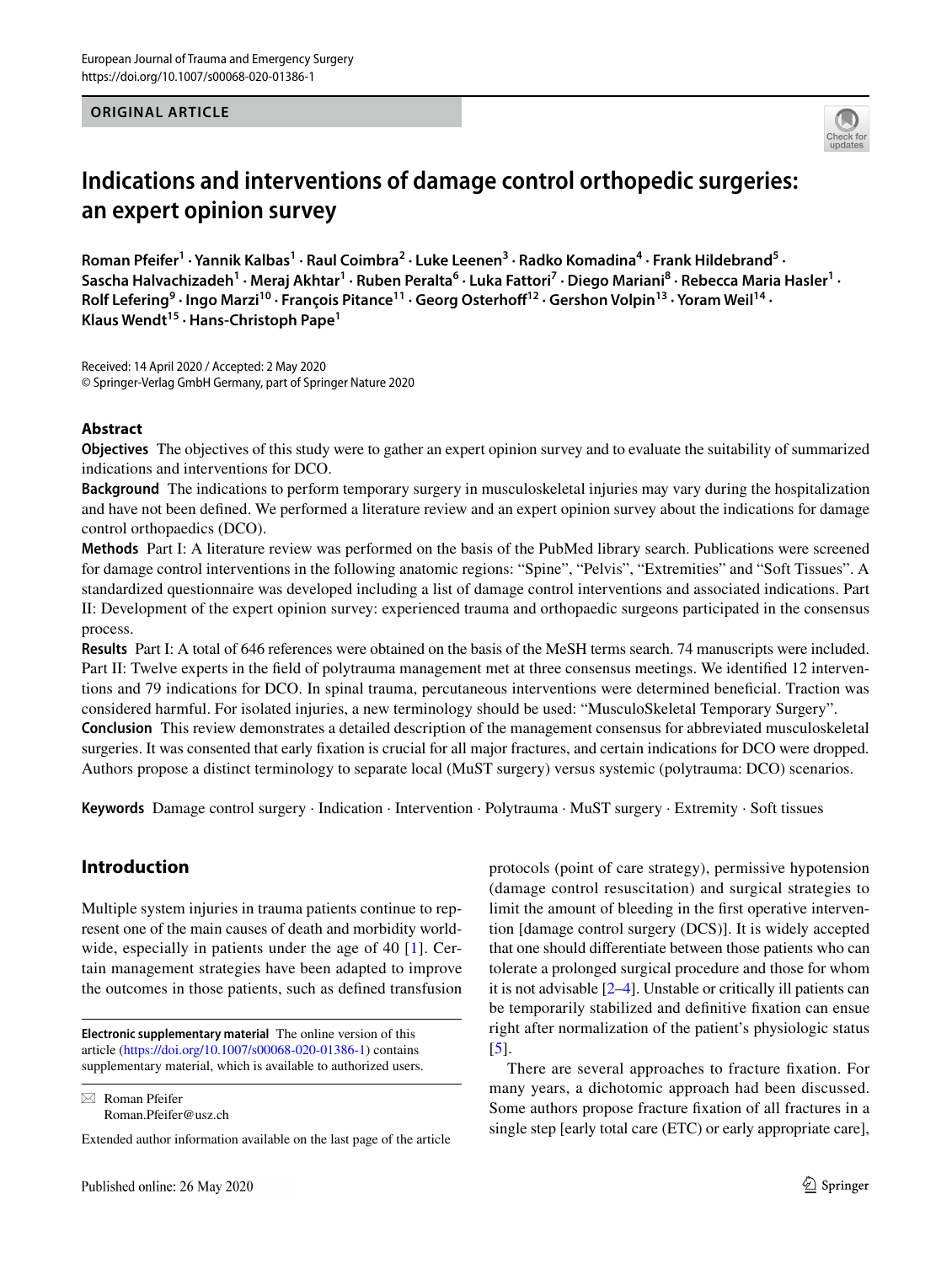while others advocate a temporary fracture fxation (DCO) [\[4](#page-9-2), [6\]](#page-9-4). Neither strategy appears to fully respect the dynamics of some patient's physiology. Therefore, a "safe defnitive surgery " (SDS) concept has been introduced, which is thought to represent a dynamic synthesis of both strategies, tapered to the individual patient response [[7\]](#page-9-5). This concept requires a dynamic rather than a static approach, where the frst series of fracture fxations are performed after admission and assessment of the response to resuscitation, whereas further therapy is guided by an intraoperative reassessment and after the frst series of temporizing surgeries. Due to repeated re-evaluation and assessment of patients regarding their physiology, dynamic classifcation and adaptation of the treatment strategy are possible.

In certain situations, temporary external fxation is also recommended for isolated musculoskeletal injuries. Among these are fractures accompanied by severe closed soft tissue injuries, severe vascular injuries, open fractures with gross bacterial contamination, sustained segmental bone loss and complex articular fractures. In these cases, although patients are physiologically stable, an indication for a staged procedure exists. While the indications for truncal injuries have been clearly defined by an expert panel  $[8, 9]$  $[8, 9]$  $[8, 9]$ , a similar approach is not available for fracture fxation and DCO (extremities, pelvis, and spine). Therefore, an expert panel was created, representative of multiple orthopaedic and trauma societies around the world to discuss these issues.

The aim of this study was to discuss indications and interventions of DCO in unstable polytrauma patients and in those with stable isolated musculoskeletal injuries. In addition, we set out to evaluate the opinion of experts according to the appropriateness of indications and interventions.

The authors test two hypotheses based upon literature and expert opinion consensus: (1) A DCO procedure may be indicated in isolated musculoskeletal injuries, which need to be distinguished in further studies; and (2) not all minimally invasive procedures and DCO interventions are considered standard in unstable polytrauma patients.

# **Methods**

# **Part I: development of the questionnaire**

# **Literature search and search strategy:**

indications) and restricted our search to articles in English. Please fnd a list of MeSH terms included in Table [1.](#page-2-0) All MeSH terms were used in combination "and" / "or". Publications were screened for damage control interventions and abbreviated surgery in the following anatomic regions: "Spine", "Pelvis", "Extremities" and "Soft Tissue Injuries". A combination of keywords was also used to avoid overlooking potentially relevant studies. In addition to the database search, experts in the feld of trauma surgery were asked for potentially relevant studies. Titles and abstracts were searched for relevant synonyms and their plural forms.

#### **Study selection**

Authors (RP und YK) initially reviewed all of the retrieved references by title and abstract, if the inclusion criteria were met. Studies were included if they were published between January, 1st. 1990 and January, 1st. 2019, and flled the following criteria: written in English, included isolated injuries and multiply injured/polytrauma patients treated with DCO or other abbreviated surgical interventions. Review articles were also included. Studies that did not contain traumatized patients were excluded. Subsequently, both authors independently reviewed the full-text articles initially identifed in the title and abstract screening for fnal inclusion. Any conficts were discussed to achieve a consensus. Articles that met the inclusion criteria were selected for data extraction.

Other reviewers (LL, IM, PG and HCP), all with methodological expertise and with content expertise, assessed the studies for feasibility and plausibility of the content regarding the conclusions made.

#### **Grading of the literature**

Previously defined parameters were extracted independently and documented in a spread sheet. Cross-check of the extracted data was performed by study members. Any disagreement was resolved by a consensus discussion with all authors. Surgical interventions and abbreviated surgery identifed in the literature review were listed in a table according to anatomical locations. Injuries and injury patterns, which represent surgical indications for abbreviated interventions, were matched to their anatomic regions and surgical procedures. A standardized questionnaire was developed, including a list of the above-mentioned DCO interventions and associated indications. All panelists (RC; LL; RK; PG; FH; RP; IM; FP; GO; YW; KW; HCP) were asked to rate (harm versus beneft) all surgical procedures in patients with monotrauma (isolated musculoskeletal injuries) or polytrauma. The expert panel had to rate on a scale ranging from 1 to 5 points, where 1 point indicates that the surgical intervention is expected to be harmful, 3 points indicates that the expected benefts and harms are about equal, and 5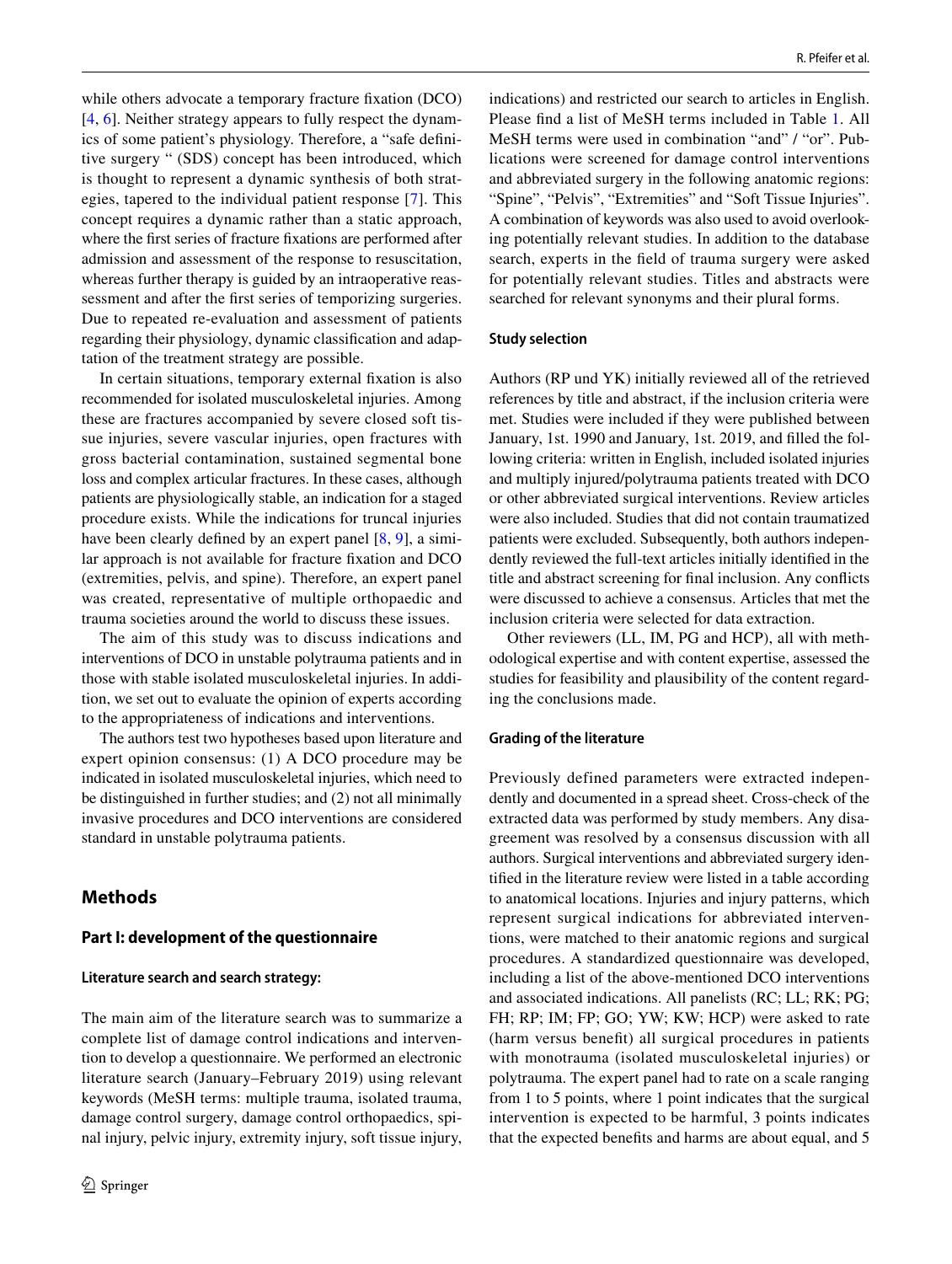| Topic                | Search                                                          | Results        | Title            | Inclusion |
|----------------------|-----------------------------------------------------------------|----------------|------------------|-----------|
| General DCO          | Damage control orthopaedics                                     | 893            | 60               | 10        |
|                      | Damage control orthopaedics indication                          | 9              | 9                |           |
|                      | Damage control orthopaedics polytrauma                          | 131            | 40               |           |
|                      | Damage control orthopaedics polytrauma indication               | 3              | 3                |           |
| Compartment syndrome | Compartment syndrome forearm                                    | 740            | 20               | 3         |
|                      | Compartment syndrome thigh                                      | 316            | 20               |           |
|                      | Fasciotomy indication                                           | 243            | 20               |           |
|                      | Compartment syndrome damage control orthopaedics                | 18             | 18               |           |
| Pelvis               | Pelvis damage control orthopaedics                              | 28             | 28               | 23        |
|                      | Pelvis damage control orthopaedics indication                   | 1              | 1                |           |
|                      | External pelvic fixation                                        | 730            | 20               |           |
|                      | External pelvic fixation indication                             | 46             | 20               |           |
|                      | External pelvic fixation damage control orthopaedics            | 19             | 19               |           |
|                      | C-clamp                                                         | 116            | 20               |           |
|                      | C-clamp damage control orthopaedics                             | $\overline{c}$ | $\overline{2}$   |           |
|                      | Percutaneous screw fixation indication                          | 158            | 20               |           |
|                      | Percutaneous screw fixation damage control orthopaedics         | 4              | 4                |           |
|                      | Pelvic packing                                                  | 314            | 40               |           |
|                      | Pelvic packing damage control orthopaedics                      | 2              | 2                |           |
|                      | Pelvic packing indication                                       | 16             | 16               |           |
| Reboa                | <b>REBOA</b>                                                    | 283            | 20               | 7         |
|                      | REBOA indication                                                | 18             | 18               |           |
|                      | REBOA damage control orthopaedics                               | 2              | 2                |           |
| Spine                | Spine damage control orthopaedics                               | 108            | 40               | 11        |
|                      | Spine damage control orthopaedics indication                    | $\theta$       | $\boldsymbol{0}$ |           |
|                      | Halo fixator                                                    | 42             | 20               |           |
|                      | Halo fixator damage control orthopaedics                        | $\mathbf{0}$   | $\mathbf{0}$     |           |
|                      | Halo fixator indication                                         | 11             | 11               |           |
|                      | Percutaneous dorsal instrumentation                             | 134            | 20               |           |
|                      | Percutaneous dorsal instrumentation indication                  | 16             | 16               |           |
|                      | Percutaneous dorsal instrumentation damage control orthopaedics | 1              | 1                |           |
| Extremities          | External fixator damage control orthopaedics                    | 15             | 15               | 20        |
|                      | External fixator indication                                     | 95             | 20               |           |
|                      | Traction indication                                             | 803            | 20               |           |
|                      | Ilizarov damage control orthopaedics                            | 3              | 3                |           |
|                      | Traction damage control orthopaedics                            | 9              | 9                |           |
|                      | Closed reduction and cast indication                            | 71             | 20               |           |
|                      | Closed reduction and cast damage control orthopaedics           | 1              | 1                |           |
|                      | Primary amputation indication                                   | 508            | 20               |           |
|                      | Primary amputation damage control orthopaedics                  | 8              | 8                |           |
|                      | VAC indication                                                  | 71             | 20               | 6         |
|                      | VAC damage control orthopaedics                                 | 2              | 2                |           |
| Duplicates           | Duplicates excluded                                             |                |                  | - 6       |
| Total                |                                                                 | 5917           | 646              | 74        |

<span id="page-2-0"></span>

|  |  |  |  |  |  |  |  |  | Table 1 Keywords used in systematic review according to indication and surgical intervention |
|--|--|--|--|--|--|--|--|--|----------------------------------------------------------------------------------------------|
|--|--|--|--|--|--|--|--|--|----------------------------------------------------------------------------------------------|

points indicates that the surgical intervention is expected to be beneficial (see Supplement 1). Anatomical regions were separated according to the current practice of orthopaedic surgeons (spine, pelvis, extremities, etc.).

# **Part 2: development of the expert opinion survey**

To identify the standard indications for DCO in severely injured patients, an expert panel of trauma surgeons and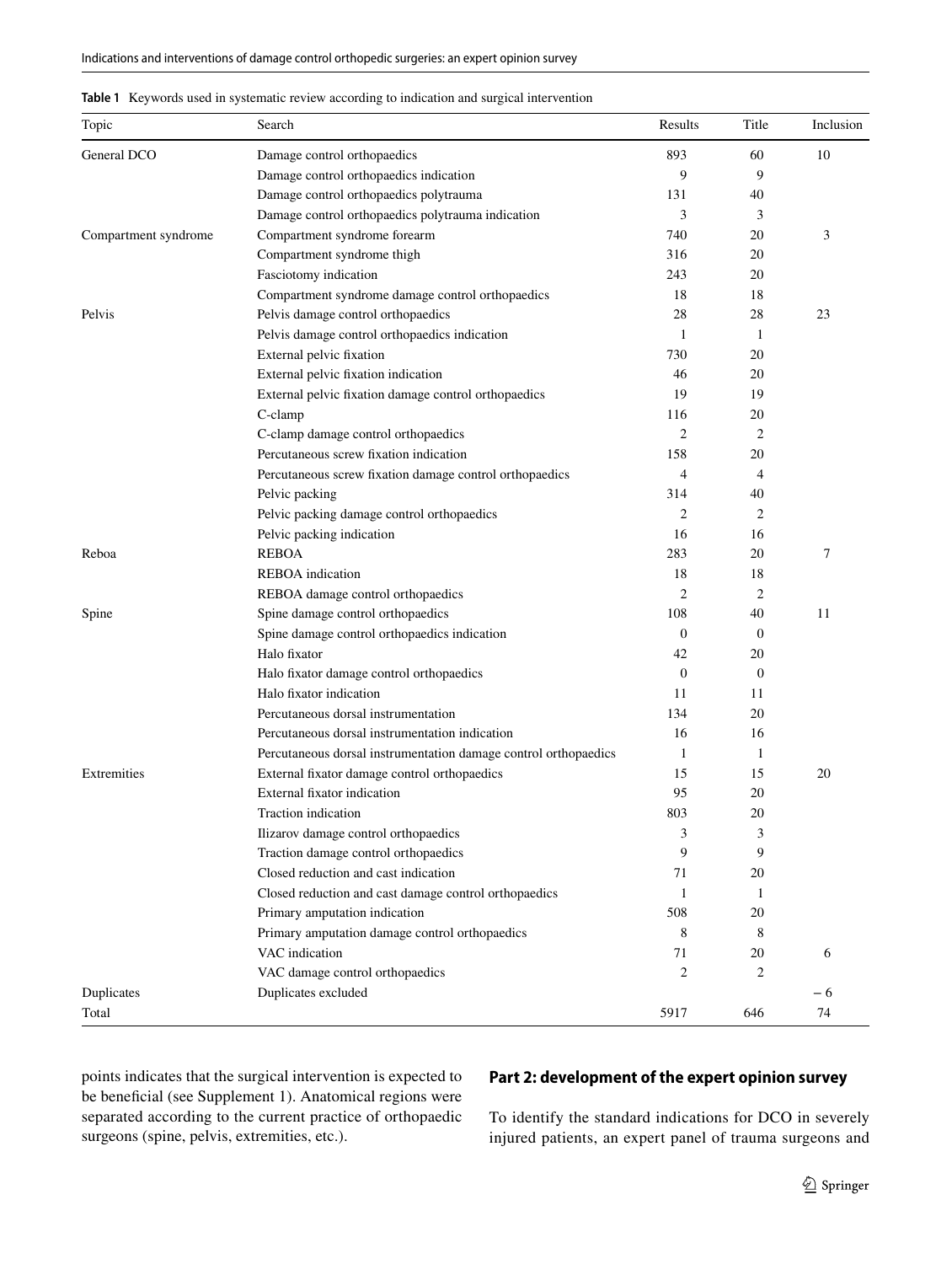experts in trauma care was established. Twelve certifed experts in trauma management from around the world participated in the consensus process. We strived to include multiple scientifc societies and focused on experienced surgeons familiar with the care of severely injured patients. Among the societies were the American Association for the Surgery of Trauma (AAST), Orthopaedic Trauma Association (OTA), Société Internationale de Chirurgie Orthopédique et de Traumatologie (SICOT), European Society for Trauma and Emergency Surgery (ESTES), Deutsche Gesellschaft für Unfallchirurgie (DGU), Dutch Trauma Society (DTS), British Trauma Society (BTS), Slovenian Association of Surgeons (SAS), Israeli Orthopaedic Association (IOA), and Schweizerische Gesellschaft für Chirurgie (SGC). These experts answered the questionnaire by performing an independent review and assessment of each associated surgical intervention.

## **Time table**

A series of meetings were held under the auspices of the European Society for Trauma and Emergency Surgery (ESTES) [time table of the consensus process (Table [2\)](#page-3-0)]. The idea for these meetings was generated at the polytrauma course in Zurich in September 2017, which was held by members of the ESTES, AAST, OTA, DGU, and SGC. Thereafter, experts were contacted regarding their availability for a kick-off meeting in Frankfurt, Germany on March 18th and 19th 2019.

The overall strategy included:

- 1. to perform a structured review of the literature,
- 2. to decide upon indications for DCO on the basis of the literature review and expert opinions, and
- 3. to propose a nomenclature.

The next in person meeting was held in Prague on May 5th 2019 during the Annual European Congress of Trauma and Emergency Surgery. The subsequent consensus meeting

was performed in Zurich on September 12th 2019. In preparation for the fnal meeting, numerous discussions over email and telephone took place. The consensus was confrmed during the fnal meeting. Based on discussions during the prior meetings, all members of the panel agreed on the following: indications for damage control procedures need to be distinguished between indications due to patient's instability (hemodynamic changes, coagulopathy, and acid base changes) and those related to the severity of the extremity injury (bone loss, articular fracture or soft tissue defects, and vascular injury).

## **Statistical analysis**

All results of the expert survey were described as median and mean value of the rating score, describing how often panellists scaled a certain value as described previously  $[8, 10]$  $[8, 10]$  $[8, 10]$  $[8, 10]$  $[8, 10]$ . Mean values < 2.5 points were deemed to indicate an agreement that DCO is inappropriate for the mentioned indication. All results were described as median, mean, and scale rating. Mean values between 2.5 and 3.5 points indicate a disagreement of the expert group regarding the appropriateness of DCO. Mean values  $> 3.5$  points indicate an agreement that a DCO intervention is benefcial in the mentioned indication. Finally, all agreements to use damage control surgery were summarized in two tables, distinguished between "Damage Control Orthopaedics" in polytrauma and "Damage Control in Extremities" in patients with isolated trauma.

# **Results**

# **Part I (development of the questionnaire)**

#### **Study Selection**

Our systematic literature search using the above-mentioned methodology (Table [1](#page-2-0)) revealed a total of 6040

| Timetable of the<br>us process | Initiation of consensus meeting                                                                          | Zurich, CH, PT course, 9/2018 |  |
|--------------------------------|----------------------------------------------------------------------------------------------------------|-------------------------------|--|
|                                | Invitation of group members                                                                              | Berlin, DKOU 2018             |  |
|                                |                                                                                                          | Montreal, SICOT 2018          |  |
|                                | Preparative systematic literature review                                                                 | Zurich CH, 9/2018-12/2018     |  |
|                                | First in-person group meeting: development of preliminary suggestions                                    | Frankfurt, GER, ESTES 3/2019  |  |
|                                | Second in-person group meeting: consensus discussion according to the<br>previous session and literature | Prague, ESTES 5/2019          |  |
|                                | Third in-person group meeting: consensus discussion according to the<br>previous session and literature  | Zurich, PT Course 9/2019      |  |
|                                | Further refinement of the manuscript                                                                     | 9/2019 to 11/2019             |  |
|                                | Abbraviation: PT Polytrauma Course                                                                       |                               |  |

<span id="page-3-0"></span>**Table** 2 consens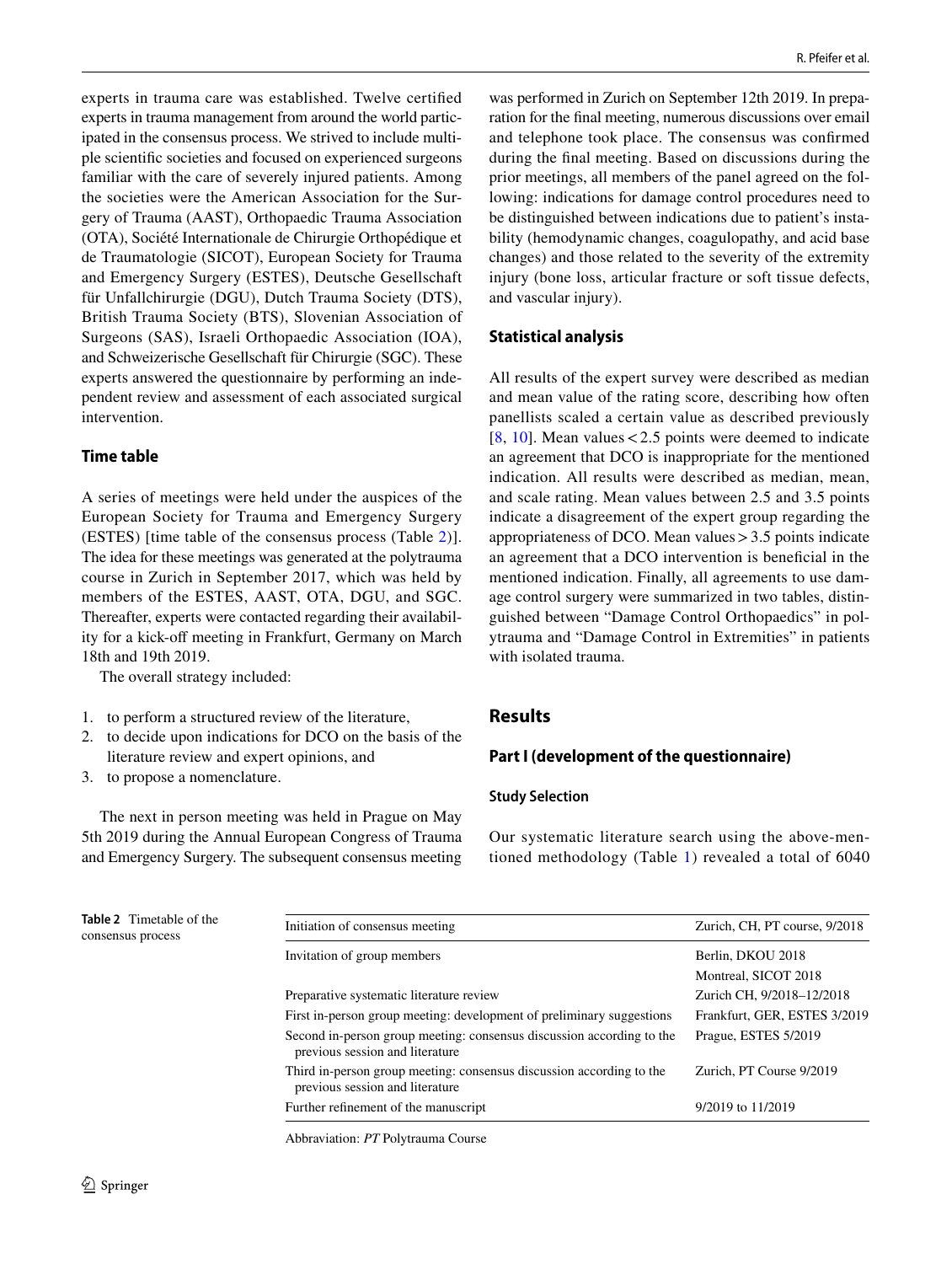publications dealing with damage control surgery in musculoskeletal injuries. Figure [1](#page-4-0) demonstrates how studies were included in the present review. After initial screening of titles and abstracts, 646 papers were screened for inclusion according to their focus on anatomical region. Ten publications were included covering general indications for polytrauma, 11 were included covering spinal injuries, 30 covering pelvic trauma including resuscitative endovascular balloon occlusion of the aorta (REBOA), and 29 covering extremities and soft tissue injuries. Finally, we identifed 80 relevant publications, 6 of which were duplicates and were excluded, thus leaving 74 articles for inclusion in the present literature review.

Both indications and interventions were listed within the questionnaire. Twelve damage control-related interventions were identifed and these suggested 73 surgical indications in musculoskeletal trauma: SPINE: halo fxation (11 indications), percutaneous dorsal spine instrumentation (6 indications)/ PELVIS: external fxation–pelvis (8 indications), C-clamp–pelvis (4 indications), percutaneous screw fxation–pelvis (12 indications), pelvic packing (3 indications), REBOA (3 indications)/ EXTREMITY: external fixation–long bones (12 indications), traction–long bones (6 indications)/SOFT TISSUES: debridement and negative pressure therapy (VAC) in soft tissues (5 indications) and compartment fasciotomy in extremities (3 indications).

#### **Part II (results of the expert opinion)**

#### **Part IIA: isolated trauma (Table [3](#page-5-0))**

Spine Halo fixation can be used to achieve temporary reduction and stabilization of cervical spine fractures. For isolated cervical spine trauma, there was a strong disagreement regarding indications for halo fxation (median 2 or 3 points, mean  $\geq$  2.5 and  $\leq$  3.5 points). However, thoracolumbar spine percutaneous dorsal instrumentation was graded as a benefcial intervention according to injury type and biomechanical stability of the fractures (median 4 or 5 points,  $mean > 3.5$  points).

**Pelvis** In complex or open injuries of the pelvis and concomitant injuries in lesser pelvic organs, temporary stabilization with external fxation was considered as useful (median 4 or 5 points, mean>3.5 points) damage control intervention in isolated trauma. The temporary stabilization of an unstable pelvic girdle with a C-clamp was graded as benefcial with respect to unstable pelvic fractures (median 4 or 5 points, mean>3.5 points).

All other indications in isolated injuries showed disagreement (median 2–3 points, mean  $\geq 2.5$  and  $\leq 3.5$  points). Percutaneous screw fxation of sacral fractures was rated as benefcial in isolated pelvic ring injuries. However, percutaneous



<span id="page-4-0"></span>**Fig. 1** Flowchart of selection criteria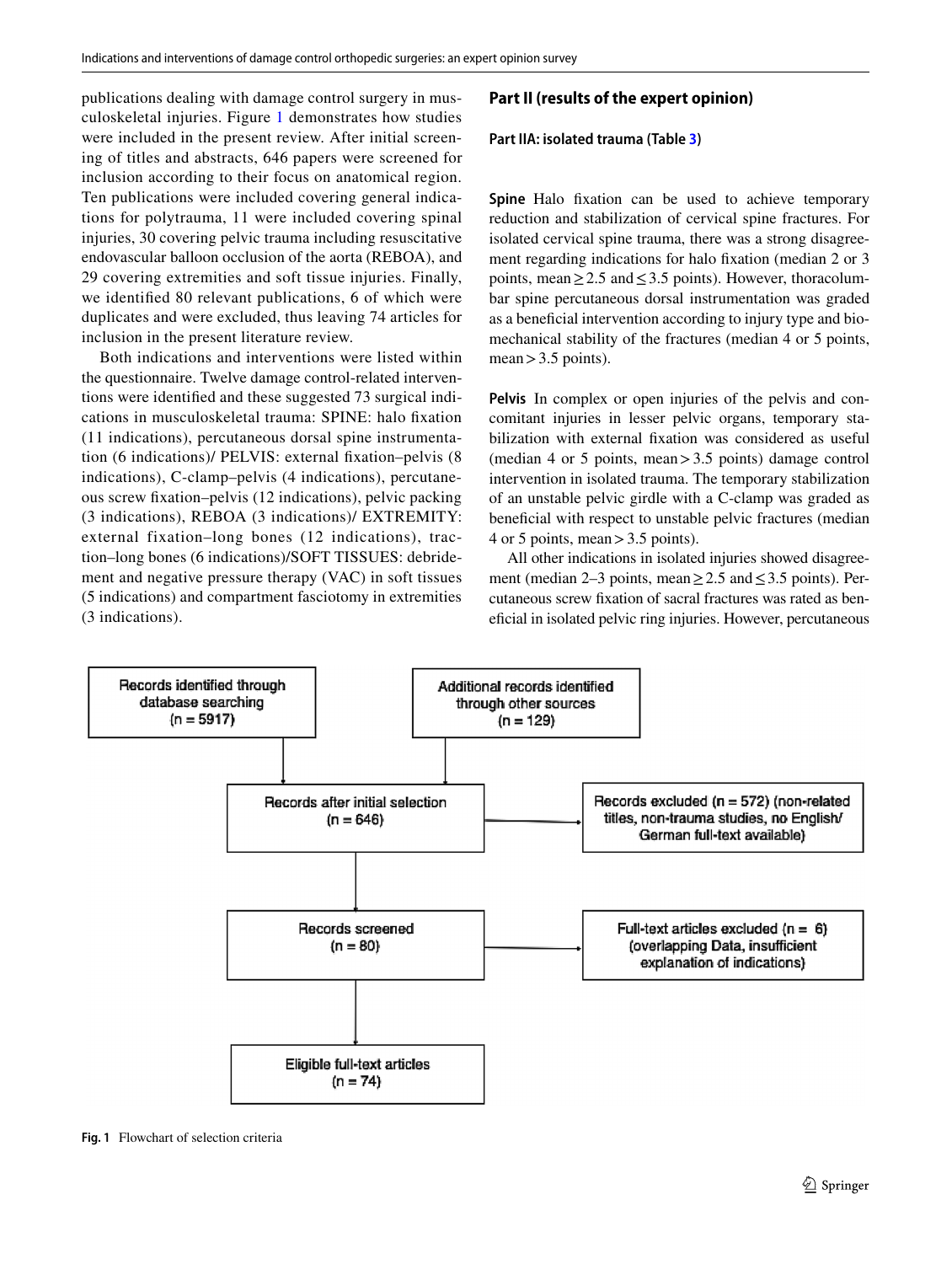<span id="page-5-0"></span>

| <b>Table 3</b> Indications and<br>interventions with agreement |              | Indications                                                                 | Interventions                       |
|----------------------------------------------------------------|--------------|-----------------------------------------------------------------------------|-------------------------------------|
| for "Must Surgery" in isolated<br>musculoskeletal injuries     | Spine        | Unstable thoracic and lumbar spine fractures                                | Percutaneous dorsal instrumentation |
|                                                                | Pelvis       | Complex pelvic ring injuries with concomitant nerve<br>or vascular injuries | External pelvic fixation            |
|                                                                |              | Open pelvic injuries                                                        | External pelvic fixation            |
|                                                                |              | Stabilization of the pelvis for pelvic packing                              | C-clamp                             |
|                                                                |              | Posterior pelvic ring injuries                                              | Percutaneous screw fixation         |
|                                                                |              | Hemodynamic instability with unstable pelvic fracture                       | Pelvic packing                      |
|                                                                | Extremities  | Open fractures with soft tissue contamination                               | External fixation of long bones     |
|                                                                |              | Open fractures with large soft tissue defects                               | External fixation of long bones     |
|                                                                |              | Large bone defects                                                          | External fixation of long bones     |
|                                                                |              | Complex intra-articular fractures                                           | External fixation of long bones     |
|                                                                |              | Fractures with concomitant vascular injuries                                | External fixation of long bones     |
|                                                                | Soft tissues | Morell-Lavallée lesion                                                      | VAC therapy                         |
|                                                                |              | Soft tissue contamination                                                   | VAC therapy                         |
|                                                                |              | Large soft tissue defects                                                   | VAC therapy                         |
|                                                                |              | Compartment syndrome                                                        | Compartment fasciotomy              |
|                                                                |              | Mangled extremity with uncontrollable haemorrhage                           | Amputation                          |

interventions with the aim to stabilize the anterior pelvic ring and acetabular fractures have shown strong disagreement in the panel group (median 3 points, mean≥2.5 and≤3.5 points).

**Extremities** Temporary external fxation of long bones in cases of severe bone loss, severe comminuted injury, and complex articular fractures was graded as a safe strategy that allows a staged approach to a complex problem (median 4 or 5 points, mean>3.5 points). On the other hand, traction in any of the above-mentioned indications was considered potentially harmful, as evidenced by disagreement amongst the expert panel (median 3 points, mean $\geq 2.5$  and  $\leq 3.5$  points).

**Soft tissues** In soft tissue defects with severe contamination, tissue debridement and negative pressure wound therapy (NPWT) was advocated by panellists (median 4 or 5 points, mean > 3.5 points). In case of an isolated mangled extremity, early amputation was considered beneficial in cases with concomitant uncontrollable haemorrhage or an avascular limb (median 4 or 5 points, mean>3.5 points). The expert panel did not reach agreement regarding the amount of bone loss and degree of neurologic damage necessary to indicate an amputation in such cases (median 3 points, mean  $\geq 2.5$ and  $\leq$  3.5 points).

# **Part IIB: polytrauma (Table [4\)](#page-6-0)**

# **Spine**

Disagreement among the expert panel occurred for almost all indications for halo fxation. Halo fxation has been rated as a benefcial therapeutic strategy (median 4; mean 3.9) only in occipital–cervical dislocation. In unstable thoracic and lumbar fractures, percutaneous dorsal instrumentation was considered a benefcial procedure in severely injured patients (median 4 or 5 points, mean>3.5 points).

#### **Pelvis**

The stabilization of unstable pelvic ring injuries in haemodynamically unstable patients with standardized external fxation was advocated and supported by the panellists. The use of the C-clamp in unstable posterior pelvic ring injuries showed high agreement rate amongst the experts, suggesting that the mentioned intervention in DCO is appropriate (median 4 or 5 points, mean  $> 3.5$  points). Percutaneous techniques were only considered benefcial in cases of sacral fractures or sacro-iliac dislocations. Percutaneous fxation of acetabular and iliac wing fractures in severely injured patient was discussed as inappropriate interventions in DCO (median 3 points, mean  $\geq 2.5$  and  $\leq 3.5$  points). The use of pelvic packing or REBOA in the management of pelvic ring fractures with haemodynamic instability was considered valuable by the panellists (median 4 or 5 points, mean>3.5 points).

#### **Extremities**

The temporary stabilization of long bone fractures using an external fxator in patients with an indication for DCO showed broad agreement for all mentioned indications (median 4 or 5 points, mean>3.5 points). Marked disagreement was observed between the panellists regarding the treatment of fractures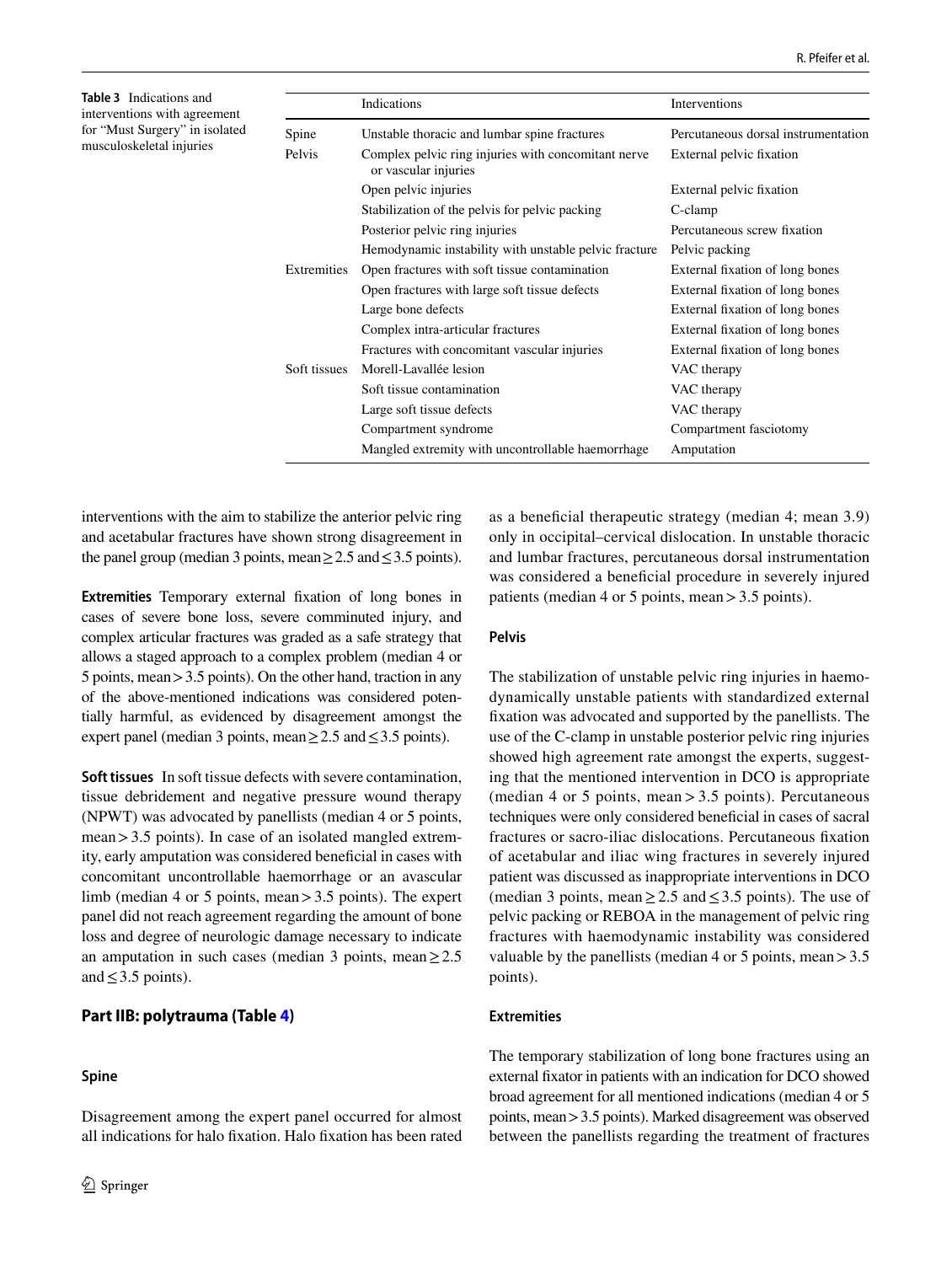|              | Indications                                                               | Interventions                       |
|--------------|---------------------------------------------------------------------------|-------------------------------------|
| Spine        | Occipito-cervical dissociation                                            | Halo fixation                       |
|              | Unstable thoracic and lumbar spine fractures                              | Percutaneous dorsal instrumentation |
| Pelvis       | Unstable pelvic ring fractures                                            | External pelvic fixation            |
|              | Complex pelvic ring injuries with concomitant nerve or vascular injuries  | External pelvic fixation            |
|              | Open pelvic injuries                                                      | External pelvic fixation            |
|              | Posterior pelvic ring injuries                                            | Percutaneous screw fixation         |
|              | Type C pelvic fracture disruption of sacroiliac joint and sacrum fracture | C-clamp                             |
|              | Hemodynamic instability with unstable pelvic fracture                     | Pelvic packing                      |
|              | Exsanguinating haemorrhage related to pelvic injuries                     | <b>REBOA</b>                        |
| Extremities  | Open fractures with soft tissue contamination                             | External fixation of long bones     |
|              | Open fractures with large soft tissue defects                             | External fixation of long bones     |
|              | Large bone defects                                                        | External fixation of long bones     |
|              | Complex intra-articular fractures                                         | External fixation of long bones     |
|              | Fractures with concomitant vascular injuries                              | External fixation of long bones     |
|              | Complex peri-prosthetic fractures                                         | External fixation of long bones     |
| Soft tissues | Morell-Lavallée lesion                                                    | VAC therapy                         |
|              | Soft tissue contamination                                                 | VAC therapy                         |
|              | Large soft tissue defects                                                 | VAC therapy                         |
|              | Compartment syndrome                                                      | Compartment fasciotomy              |
|              | Mangled extremity with neurologic injuries                                | Amputation                          |
|              | Vascular injuries with ischemia more than 6–8 h                           | Amputation                          |
|              | Mangled extremity with uncontrollable haemorrhage                         | Amputation                          |

<span id="page-6-0"></span>**Table 4** List of indications and interventions with agreement for damage control surgery of musculoskeletal injuries in polytrauma

and dislocations with traction as a damage control procedure (median 3 points, mean  $\geq$  2.5 and  $\leq$  3.5 points).

#### **Complex soft tissue injury**

The management of complex soft tissue injuries and large defects by debridement and negative pressure wound therapy (NPWT) is advisable and represents a recent standard according to the expert panel (median 4 or 5 points, mean>3.5 points). Similar results were observed for fasciotomy in cases of extremity compartment syndrome (median 4 or 5 points, mean>3.5 points). Primary amputation was considered a DCO procedure in mangled extremities with neurologic deficits, in cases of prolonged ischemia (6–8 h), in patients with uncontrollable haemorrhage, and in trauma victims with an avascular limb of more than 6 h (median 4 or 5 points, mean>3.5 points). The experts did not reach agreement on the use of amputation in cases of segmental bone defects of more than 20 cm in polytrauma cases.

# **Part IIC: nomenclature for the use of DC in isolated injuries and polytrauma**

In certain musculoskeletal injuries, it is evident that staged management is performed for the following reasons, even in a physiologically stable patient:

(1) severe soft tissue damage, (2) gross bacterial contamination, (3) long segment bone loss, and (4) complex articular fractures.

During the fnal meeting in Zurich (Nov 2019), the panellists reviewed the indications and the results from the literature review and agree that isolated injuries with severe soft tissue injuries can sometimes be neglected regarding early fxation. As this is not a damage control approach which has been developed for unstable polytrauma—they agree that a diferent terminology is required to indicate the urgent need for surgery. In addition, they concluded that a new terminology is needed to diferentiate isolated musculoskeletal injuries that need a staged procedure due to the local conditions from multiply injured patients that need a staged procedure due to systemic/physiological instability. They agree that the term "Damage Control" should be used only for multiply injured patients. Therefore, the use of "Damage Control" in physiologically stable patients that do not sufer from multiple injuries would lead to confusion. The consensus group suggested the use of the term "MusculoSkeletal Temporary Surgery" or "MuST Surgery". This diferentiation would clarify why a staged procedure was performed (local versus systemic situation) and would facilitate the interpretation and comparison of diferent series across studies.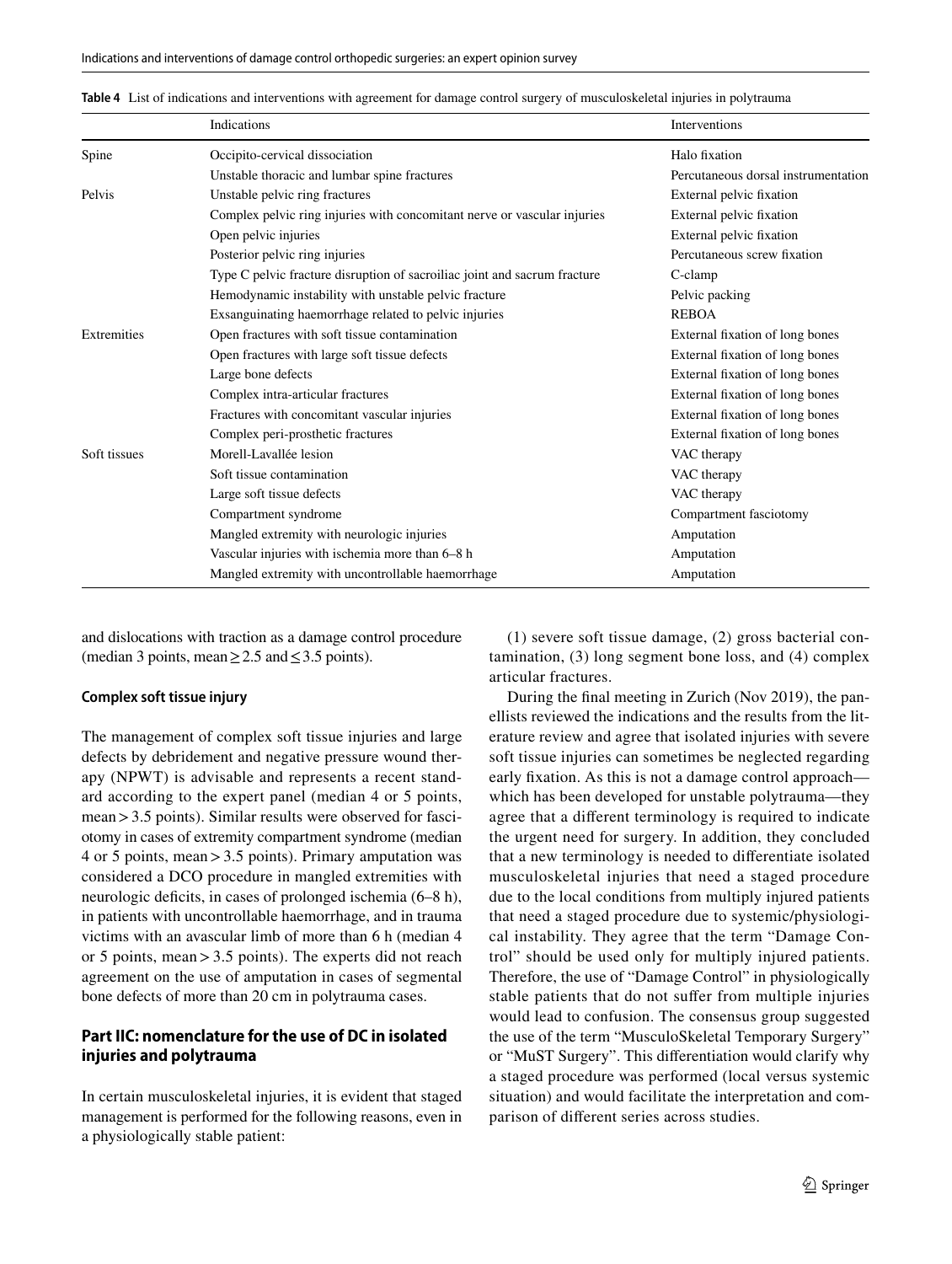## **Discussion**

Whenever possible, polytrauma patients with multiple injuries should undergo defnitive fxation of their major fracture within the frst 24 h after admission. This applies especially for level I trauma centres or other centres that have adequate infrastructure (blood bank and 24 h coverage of trauma experts and anaesthesiologists). If patients with multiple injuries cannot be cleared for safe initial defnitive care, DCO [[11](#page-9-9)] has been incorporated as a useful and safe alternative  $[12, 13]$  $[12, 13]$  $[12, 13]$  tool to stabilize the osseous injury at risk of bleeding, pain, and associated inability to mobilize the patient. The strategy has been successfully applied in injuries of long bones [\[14\]](#page-9-12), spine, and pelvis [[15\]](#page-9-13) until the patient is physiologically stable for conversion to definitive fixation  $[16]$  $[16]$  $[16]$ . The decision to perform a damage control procedure requires the simultaneous consideration of several factors. In an extensive scoping review of the literature, Roberts et al. [[8](#page-9-6)[–10\]](#page-9-8) introduced several parameters and indications for a damage control in truncal injuries, including hypothermia, acidosis, and clinical and laboratory coagulopathy  $( $34$  °C, pH  $7.2$ ,$ PT and PTT > 1.5 times normal, and the absence of visible blood clots during operation); cellular shock defned as an oxygen consumption index  $<$  100 mL/min/m<sup>2</sup>, lactate > 5 mmol/L,  $pH < 7.2$ , base deficit > 15 mmol/L, and core temperature  $<$  34 °C. This surgical strategy has been applied not only in general surgery but also it has been incorporated in the management of musculoskeletal injuries [\[8–](#page-9-6)[10](#page-9-8)].

This approach appears to be relevant and the use of parameters from diferent pathogenetic pathways allows for more precise prediction of complications. Likewise, our group has recently found that the use of elevated lactate levels alone is OK to predict early death from uncontrollable haemorrhage, while the addition of coagulopathy, chest trauma relevant changes and soft tissue injuries provides a prediction for both, early and late complications, such as MOF and sepsis [\[17\]](#page-9-15).

#### **Spine**

In spinal trauma [\[18](#page-9-16)], a two-staged approach allows the planning of defnitive surgery when an experienced spine surgeon is available. Halo fxation is an important tool in the management of spinal disorders or cervical injuries [\[19\]](#page-9-17). However, advances in the surgical internal fxation of the C-spine have decreased its application in the last decades [[19\]](#page-9-17). Our expert survey revealed that halo fxation is not the "gold standard" in damage control of unstable C-spine injuries. Initial immobilization is mainly

performed by the application of hard cervical collars. Moreover, polytrauma patients may have absolute contraindications for halo fxation, especially the presence of intracranial bleeding and cranial fractures, need for a craniotomy, severe soft tissue injuries in the head, and severe chest trauma with pulmonary contusion may be associated with higher complication rates [[19\]](#page-9-17).

Thoracic and lumbar fractures are common injuries and may be associated with both monotrauma and polytrauma. Percutaneous techniques for dorsal spine instrumentation appear to be a possible approach well suited for DCO [\[20](#page-9-18)]. An immediate or early posterior fracture reduction and instrumentation followed by elective secondary reconstruction/fusion of the anterior column may be a possible strategy in spinal trauma. Percutaneous techniques are known to reduce soft tissue injury [\[21\]](#page-9-19), intra-operative blood loss [[22\]](#page-9-20), and decrease the duration of surgery [\[22\]](#page-9-20). All these factors minimize the degree of the secondary hit after polytrauma. Moreover, a stable spine allows early mobilization and adequate nursing (e.g., upright position in the presence of brain injury), reduces stress levels due to less pain and instability [[18](#page-9-16)]. Early fxation is known to reduce rates of pneumonia and hospital stay [[23\]](#page-9-21). However, the limitations of percutaneous fxation need to be considered. The presence of severe spinal dislocations with/without neurologic impairments requires decompression and spinal fusion. Regardless of the advantages of percutaneous instrumentation, contraindications need to be considered to improve patient outcomes.

#### **Pelvis**

Unstable pelvic ring injuries may present as a life-threatening condition in isolated and polytrauma patients. Therefore, several damage control strategies have been adopted over the years. Our survey has shown that the external fxation of the unstable pelvis is a "gold standard". Anterior external fxation through the iliac crest or supra-acetabular canal provides adequate temporary pelvic stability in most AO/ OTA C-type injury patterns [\[24](#page-9-22)]. Biomechanically unstable posterior pelvic ring disruptions, such as vertical shear injuries, may require stabilization with a C-clamp [[25](#page-9-23)]. Comminuted injuries need to be considered to avoid perforation of the iliac wing. In less severe posterior pelvic fractures, percutaneous SI screw placement is advocated, also in the emergency setting [[26\]](#page-9-24), and provides adequate stability until defnitive stabilization and fxation can be obtained.

Extraperitoneal pelvic packing has been rated as benefcial and a standardized damage control procedure by the panellists in our survey. Pelvic packing is used to control haemorrhage in patients with pelvic-related haemodynamic instability [[24\]](#page-9-22). It can reduce the need for transfusion and angioembolization [\[27](#page-9-25)]. Prior fixation of the pelvis is required to prevent further displacement [[28](#page-9-26)]. REBOA is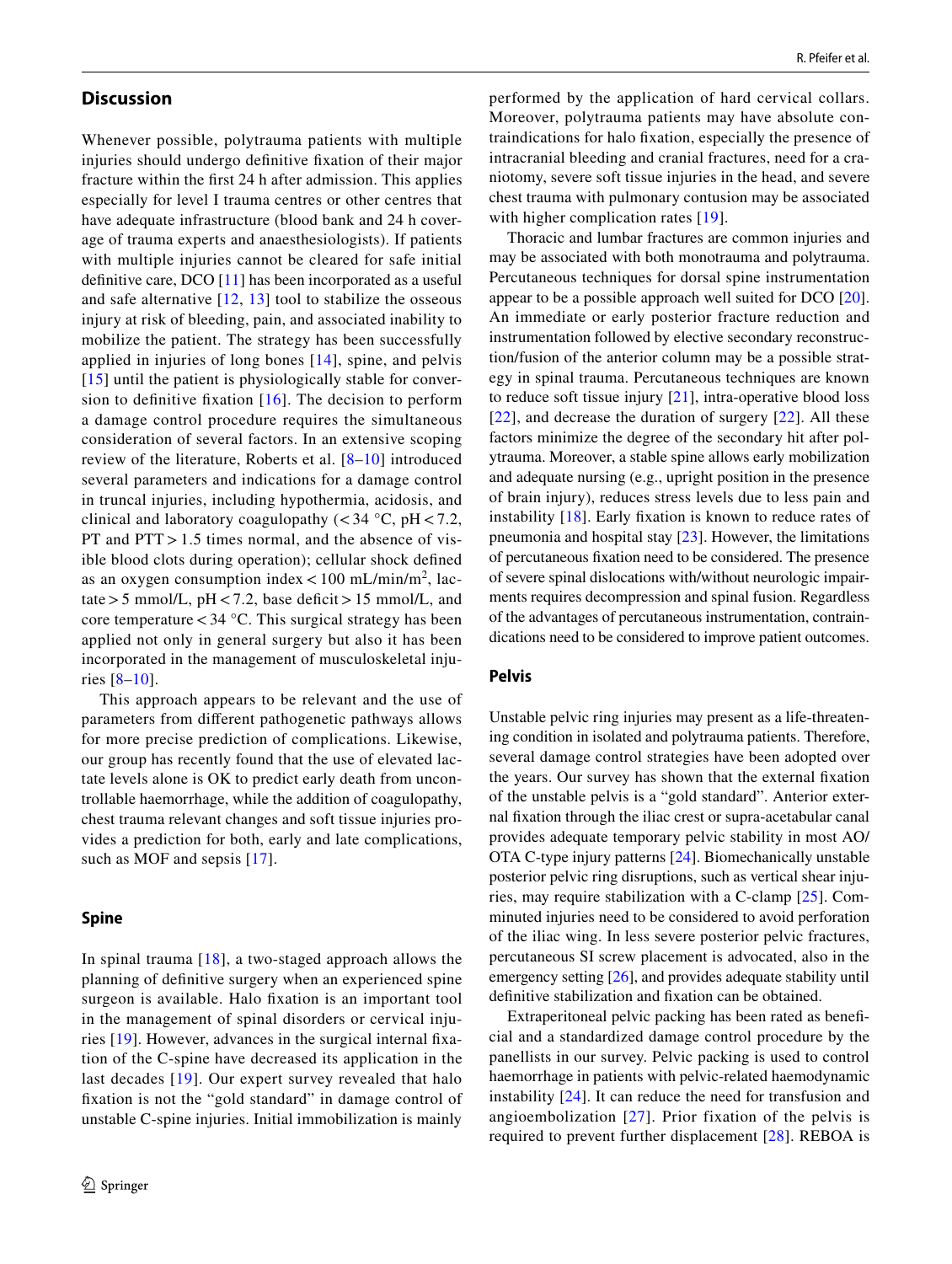another adjuvant technique that has gained more interest in the literature over the last decade. REBOA represents an alternative to open aortic cross-clamping and allows temporary occlusion of the aorta until defnitive haemostasis has been achieved [\[29](#page-9-27)]. Clear indications and contraindications for REBOA are still under debate. Its broad use cannot be advocated yet [[30](#page-9-28)].

#### **Extremities**

In long bone fractures and extremity injuries, external fxation is widely accepted. The expert panel agreed that temporary external stabilization is a reliable damage control procedure. As mentioned above, in musculoskeletal trauma, local factors (e.g., bone and soft tissue defects, contamination, etc.) are also of importance. Neugebauer et al. summarized that defnitive primary treatment can only be considered if the expected duration of surgery is not too long, an experienced surgeon is present and the right implants are already in the hospital  $[31]$  $[31]$ . Numerous investigations have demonstrated that patients with abnormal physiological status and/ or with concomitant truncal or brain injuries beneft from DCO [\[32](#page-10-0)]. On the other hand, damage control strategies may be harmful in physiologically stable patients [\[33](#page-10-1)]. Modern resuscitation strategies are mainly guided by restricted volume replacement and ROTEM/TEG controlled blood component transfusion therapy [[34\]](#page-10-2). Therefore, a modifed description of the borderline polytrauma patient has recently been described [\[35](#page-10-3)].

Traction is not considered a "gold standard" for temporary long bone stabilization. However, this surgical technique can be used as a salvage procedure if external fxation is not applicable.

## **Soft tissues**

In the presence of severe soft tissue injury, such as Morell-Lavallée lesions, grossly contaminated wounds, or large soft tissue defects, NPWT has been rated as a reliable technique by the panellists. NPWT allows temporary closure, development of granulation tissue and reduces the need for free tissue transfer or rotational muscular flap coverage  $[36]$  $[36]$  $[36]$ . Moreover, studies indicate that NPWT also decreases tissue oedema and increases tissue perfusion [[37\]](#page-10-5). In mangled extremities, primary amputation should be considered in life-threatening situations (e.g., uncontrollable haemorrhage or limb ischemia due to vascular injury). According to Class et al., the limb salvage rate with an ischemic time of less than 6 h was 87%; however, if the ischemic time exceeded 6 h, the salvage rate decreased to 61% [\[38\]](#page-10-6). Bosse et al. pointed out that peripheral nerve defcits are not sensitive in predicting for failure after limb salvage procedures [[39\]](#page-10-7) Numerous scoring systems for decision-making have been mentioned in the literature. The current literature suggest that amputation scores are limited in use and do not predict functional outcome [\[40](#page-10-8)].

The existing literature on the context of DCO mainly focuses on fxation of long bone fractures or major injuries, and randomized control trials are lacking [\[41](#page-10-9)]. With this systematic review of the literature and expert survey, we aimed to increase the evidence as well as to standardize surgical decision-making in DCO. According to previous large studies, the estimated number of patients that required damage control interventions was approximately 15% [[42\]](#page-10-10). However, large databases indicate an apparent overutilization of the damage control strategy (up to 40%) [[43\]](#page-10-11) in current trauma practice. We believe this is in part due to the use of the term, even in patients with isolated injuries, where the indication for staged surgical fxation is chosen due to soft tissue injuries or other accompanying factors as reviewed above. This issue was discussed during the in-person meetings (3/2019 and 9/2019), and it was believed that a new term is required to differentiate between these isolated musculoskeletal injuries from those with physiology-related indications for staged procedures. The group coined the term "Musculo-Skeletal Temporary Surgery" ("MuST Surgery") to describe abbreviated early surgical interventions to account for local injury conditions. This diferentiation would clarify why a staged procedure was performed and would facilitate the interpretation and comparison of diferent series across studies.

We feel the indication for damage control procedures in orthopaedic trauma is not only made by physiologic parameters and hemodynamic stability. According to Roberts et al., the indication for damage control surgery is not only made according to patient physiology (57.6%) but also by focusing on injury severity (38.9%), injury pattern and haemodynamic instability  $(14.3\%)$  [\[8](#page-9-6)[–10](#page-9-8)]. This might be the reason for discrepancies between the above-mentioned studies focusing on indications and real existing damage control interventions. Future studies may be required to specify those patients where DCO provides beneficial effects on survival and outcome. To distinguish between DCO as defned by physiologic derangements and abbreviated interventions for a primary treatment of local injury patterns, we suggest using the term "MuST Surgery" in patients with severe but isolated musculoskeletal trauma. Criteria for "MuST Surgery" might be large bone defects, severe contamination, vascular injuries or ischemia, and complex articular fractures in the absence of a physiologically relevant trauma load.

We feel that these patients MUST have access to operating roome for defnitive care of both, their fracture and the associated lesion (vascular, soft tissue or others). We hope that the diferentiation between DCO and "MuST Surgery" may help clarify the indications in current trauma practice.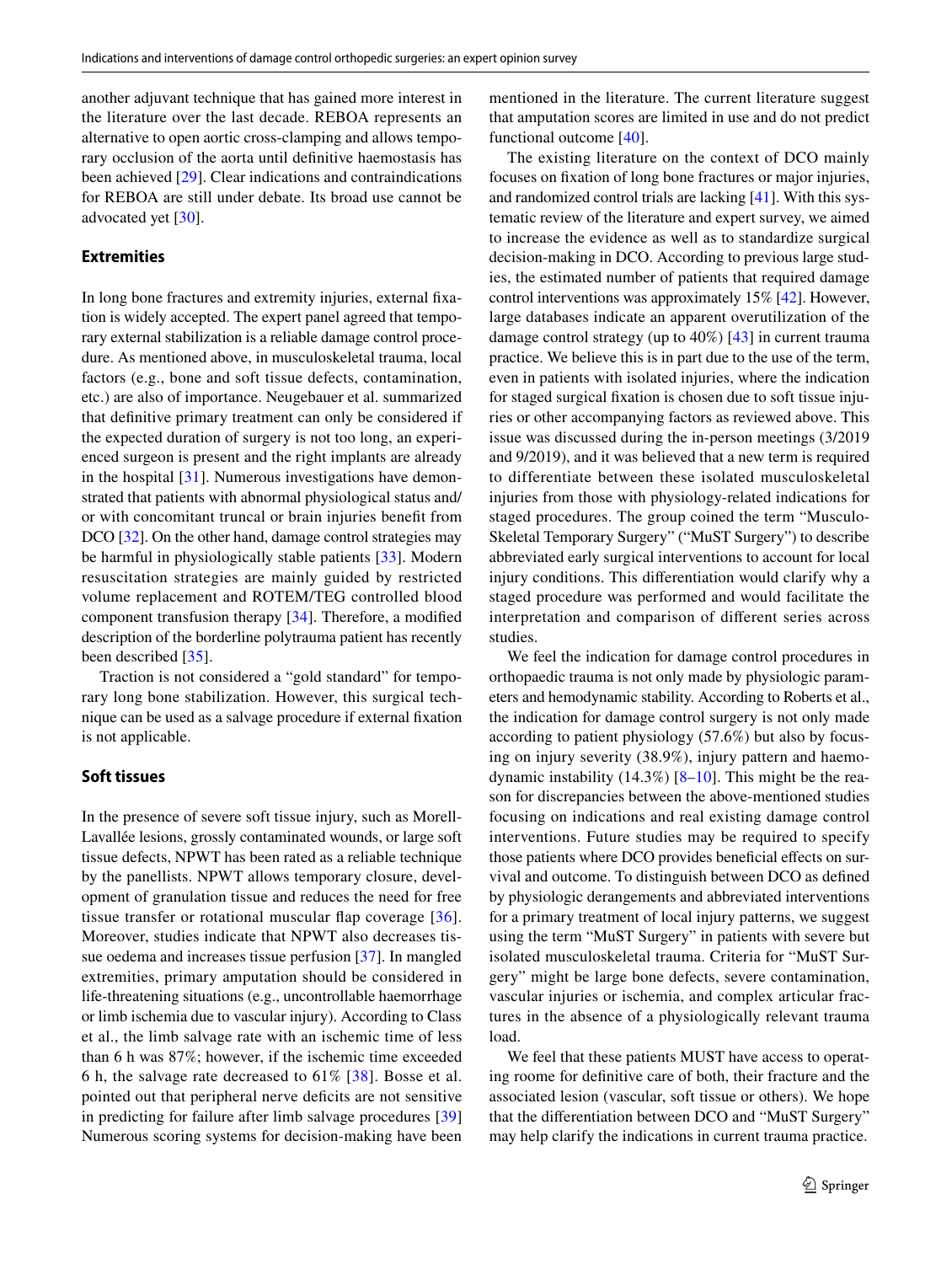# **Conclusion**

This systematic review and survey have summarized indications and interventions in DCO in unstable polytraumatized patients and "MuST Surgery" in patients with isolated musculoskeletal injuries and pointed out diferences in treatment between the above-mentioned indications.

Moreover, the evaluation of the expert opinion revealed current standards in technical procedures and interventions in damage control surgery in patients with musculoskeletal injuries, including the fact that defnitive surgery is benefcial whenever possible. Due to the lack of randomized controlled studies and high level of evidence, this publication may provide a practical list to guide clinical practice.

**Funding** No funding was received for this work from any of the following organizations: National Institutes of Health (NIH); Wellcome Trust; Howard Hughes Medical Institute (HHMI); and other(s).

#### **Compliance with ethical standards**

**Conflict of interest** The authors declare that they have no confict of interest.

## **References**

- <span id="page-9-0"></span>1. Kauvar DS, Lefering R, Wade CE. Impact of hemorrhage on trauma outcome: an overview of epidemiology, clinical presentations, and therapeutic considerations. J Trauma. 2006;60(6 Suppl):S3–11.
- <span id="page-9-1"></span>2. Nicola R. Early total care versus damage control: current concepts in the orthopedic care of polytrauma patients. ISRN Orthop. 2013;2013:329452–329452.
- 3. D'Alleyrand JC, O'Toole RV. The evolution of damage control orthopedics: current evidence and practical applications of early appropriate care. Orthop Clin North Am. 2013;44(4):499–507.
- <span id="page-9-2"></span>4. Pape H-C, et al. Timing of fracture fixation in multitrauma patients: the role of early total care and damage control surgery. J Am Acad Orthop Surg. 2009;17(9):541–9.
- <span id="page-9-3"></span>5. Marzi I, Mutschler W. Strategy of surgical management of polytrauma. Zentralbl Chir. 1996;121(11):950–62.
- <span id="page-9-4"></span>6. Pape HC, Giannoudis P, Krettek CJT. The timing of fracture treatment in polytrauma patients: relevance of damage control orthopedic surgery. Am J Surg. 2002;183(6):622–9.
- <span id="page-9-5"></span>7. Pape HC, Pfeifer R. Safe defnitive orthopaedic surgery (SDS): repeated assessment for tapered application of Early Defnitive Care and Damage Control?: An inclusive view of recent advances in polytrauma management. Injury. 2015;46(1):1–3.
- <span id="page-9-6"></span>8. Roberts DJ, et al. Indications for use of damage control surgery in civilian trauma patients: a content analysis and expert appropriateness rating study. Ann Surg. 2016;263(5):1018–27.
- <span id="page-9-7"></span>Roberts DJ, et al. Indications for use of thoracic, abdominal, pelvic, and vascular damage control interventions in trauma patients: A content analysis and expert appropriateness rating study. J Trauma Acute Care Surg. 2015;79(4):568–79.
- <span id="page-9-8"></span>10. Roberts DJ, et al. Indications for use of damage control surgery and damage control interventions in civilian trauma patients: A scoping review. J Trauma Acute Care Surg. 2015;78(6):1187–96.
- <span id="page-9-9"></span>11. Nowotarski PJ, et al. Conversion of external fixation to intramedullary nailing for fractures of the shaft of the femur in multiply injured patients. J Bone Jt Surg Am. 2000;82(6):781–8.
- <span id="page-9-10"></span>12. Roberts CS, et al. Damage control orthopaedics: evolving concepts in the treatment of patients who have sustained orthopaedic trauma. Instr Course Lect. 2005;87(2):434–49.
- <span id="page-9-11"></span>13. Taeger G, et al. Damage control orthopedics in patients with multiple injuries is efective, time saving, and safe. J Trauma. 2005;59(2):409–16.
- <span id="page-9-12"></span>14. Pape HC, et al. Changes in the management of femoral shaft fractures in polytrauma patients: from early total care to damage control orthopedic surgery. J Trauma. 2002;53(3):452–61.
- <span id="page-9-13"></span>15. Probst C, et al. Timing and duration of the initial pelvic stabilization after multiple trauma in patients from the German trauma registry: is there an infuence on outcome? J Trauma. 2007;62(2):370–7.
- <span id="page-9-14"></span>16. Tjardes T, et al. Computer assisted percutaneous placement of augmented iliosacral screws: a reasonable alternative to sacroplasty. Spine (Phila Pa 1976). 2008;33(13):1497–500.
- <span id="page-9-15"></span>17. Halvachizadeh S, et al. How to detect a polytrauma patient at risk of complications: A validation and database analysis of four published scales. PLoS ONE. 2020;15(1):e0228082.
- <span id="page-9-16"></span>18. Stahel PF, et al. Advocating "spine damage control" as a safe and efective treatment modality for unstable thoracolumbar fractures in polytrauma patients: a hypothesis. J Trauma Manag Outcomes. 2009;3:6.
- <span id="page-9-17"></span>19. Bono CM. The halo fixator. J Am Acad Orthop Surg. 2007;15(12):728–37.
- <span id="page-9-18"></span>20. Giorgi H, et al. Early percutaneous fxation of spinal thoracolumbar fractures in polytrauma patients. Orthop Traumatol Surg Res. 2014;100(5):449–54.
- <span id="page-9-19"></span>21. Kim DY, et al. Comparison of multifdus muscle atrophy and trunk extension muscle strength: percutaneous versus open pedicle screw fxation. Spine (Phila Pa 1976). 2005;30(1):123–9.
- <span id="page-9-20"></span>22. Lee JK, et al. Percutaneous short-segment pedicle screw placement without fusion in the treatment of thoracolumbar burst fractures: is it efective?: Comparative study with open shortsegment pedicle screw fxation with posterolateral fusion. Acta Neurochir (Wien). 2013;155(12):2305–12.
- <span id="page-9-21"></span>23. Kossmann T, et al. Damage control surgery for spine trauma. Injury. 2004;35(7):661–70.
- <span id="page-9-22"></span>24. Coccolini F, et al. Pelvic trauma: WSES classifcation and guidelines. World J Emerg Surg. 2017;12:5.
- <span id="page-9-23"></span>25. Stahel PF, et al. External fxation for acute pelvic ring injuries: decision making and technical options. J Trauma Acute Care Surg. 2013;75(5):882–7.
- <span id="page-9-24"></span>26. Tosounidis G, et al. Changes in epidemiology and treatment of pelvic ring fractures in Germany: an analysis on data of German Pelvic Multicenter Study Groups I and III (DGU/AO). Acta Chir Orthop Traumatol Cech. 2010;77(6):450–6.
- <span id="page-9-25"></span>27. Biffl WL, Fox CJ, Moore EE. The role of REBOA in the control of exsanguinating torso hemorrhage. J Trauma Acute Care Surg. 2015;78(5):1054–8.
- <span id="page-9-26"></span>28. Papakostidis C, Giannoudis PV. Pelvic ring injuries with haemodynamic instability: efficacy of pelvic packing, a systematic review. Injury. 2009;40:S53–S61.
- <span id="page-9-27"></span>29. Hoehn MR, et al. Aortic branch vessel flow during resuscitative endovascular balloon occlusion of the aorta. J Trauma Acute Care Surg. 2019;86(1):79–85.
- <span id="page-9-28"></span>30. Brenner M, et al. Exclusive clinical experience with a lower profle device for resuscitative endovascular balloon occlusion of the aorta (REBOA). Am J Surg. 2019;217(6):1126–9.
- <span id="page-9-29"></span>31. Neugebauer EA, et al. The treatment of patients with severe and multiple traumatic injuries. Dtsch Arztebl Int. 2012;109(6):102–8.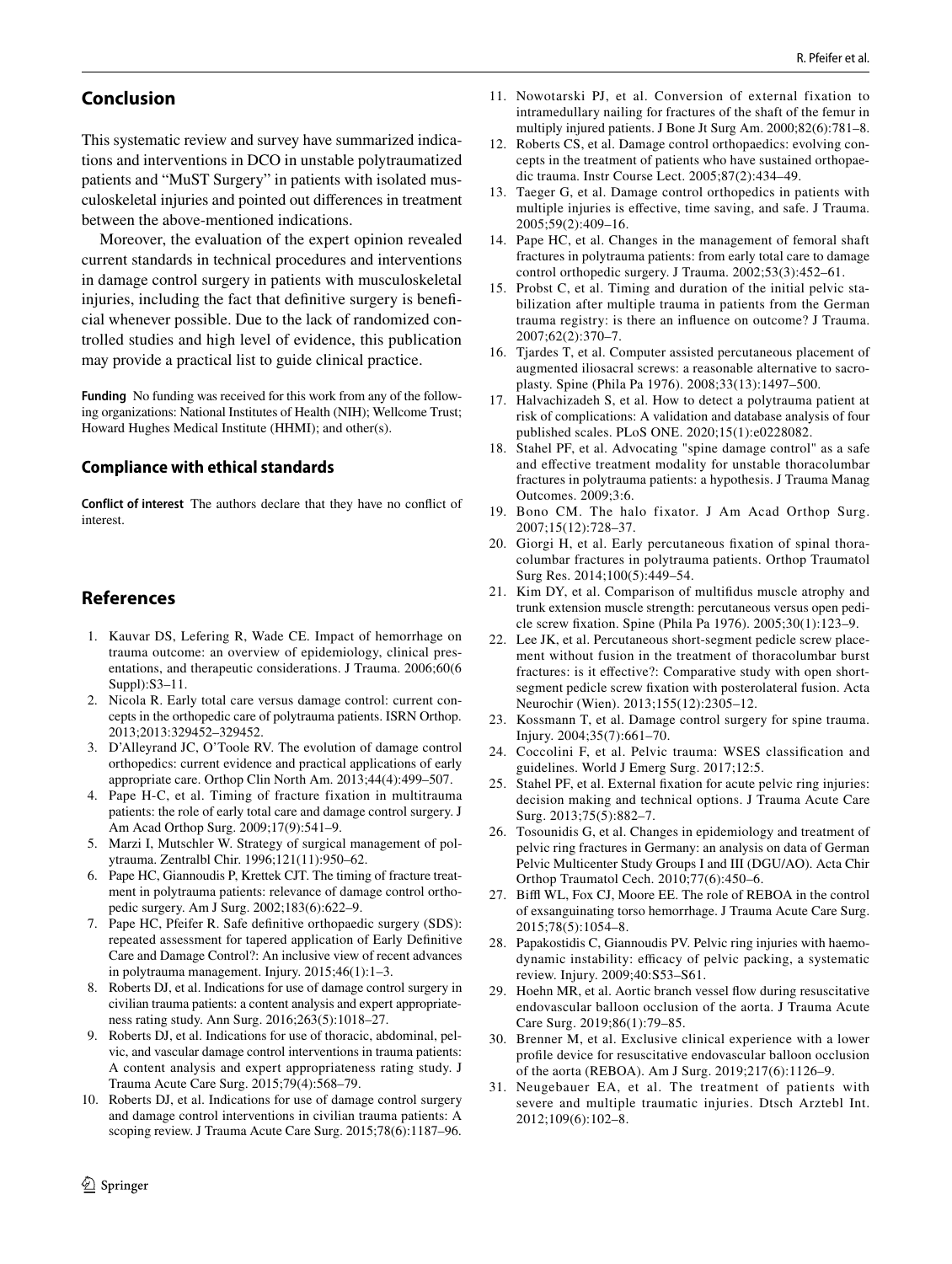- <span id="page-10-0"></span>32. Pape HC. Damage-control orthopaedic surgery in polytrauma: infuence on the clinical course and its pathogenetic background. European instructional lectures. Berlin: Springer; 2009. p. 67–74.
- <span id="page-10-1"></span>33. Vallier HA, et al. Early defnitive stabilization of unstable pelvis and acetabulum fractures reduces morbidity. Journal of Trauma and Acute Care Surgery. 2010;69(3):677–84.
- <span id="page-10-2"></span>34. Spahn DR, et al. The European guideline on management of major bleeding and coagulopathy following trauma ffth edition. Crit Care. 2019;23(1):98.
- <span id="page-10-3"></span>35. Pape HC, et al. Timing of major fracture care in polytrauma patients an update on principles, parameters and strategies for 2020. Injury. 2019;50(10):1656–70.
- <span id="page-10-4"></span>36. Dedmond BT, et al. The use of negative-pressure wound therapy (NPWT) in the temporary treatment of soft-tissue injuries associated with high-energy open tibial shaft fractures. J Orthop Trauma. 2007;21(1):11–7.
- <span id="page-10-5"></span>37. Argenta LC, Morykwas MJ. Vacuum-assisted closure: a new method for wound control and treatment: clinical experience. Ann Plast Surg. 1997;38(6):563–76.
- <span id="page-10-6"></span>38. Glass GE, Pearse MF, Nanchahal J. Improving lower limb salvage following fractures with vascular injury: a systematic review

and new management algorithm. J Plast Reconstr Aesthet Surg. 2009;62(5):571–9.

- <span id="page-10-7"></span>39. Bosse MJ, et al. An analysis of outcomes of reconstruction or amputation after leg-threatening injuries. N Engl J Med. 2002;347(24):1924–31.
- <span id="page-10-8"></span>40. Fodor L, et al. Mangled lower extremity: can we trust the amputation scores? Int J Burns Trauma. 2012;2(1):51–8.
- <span id="page-10-9"></span>41. Benz D, Balogh ZJ. Damage control surgery: current state and future directions. Curr Opin Crit Care. 2017;23(6):491–7.
- <span id="page-10-10"></span>42. Hildebrand F, et al. Development of a scoring system based on conventional parameters to assess polytrauma patients: PolyTrauma Grading Score (PTGS). Injury. 2015;46(Suppl 4):S93–S9898.
- <span id="page-10-11"></span>43. Rixen D, et al. Evaluation of criteria for temporary external fxation in risk-adapted damage control orthopedic surgery of femur shaft fractures in multiple trauma patients: "evidence-based medicine" versus "reality" in the trauma registry of the German Trauma Society. J Trauma. 2005;59(6):1375–94.

# **Afliations**

Roman Pfeifer<sup>1</sup> · Yannik Kalbas<sup>1</sup> · Raul Coimbra<sup>2</sup> · Luke Leenen<sup>3</sup> · Radko Komadina<sup>4</sup> · Frank Hildebrand<sup>5</sup> · Sascha Halvachizadeh<sup>1</sup> · Meraj Akhtar<sup>1</sup> · Ruben Peralta<sup>6</sup> · Luka Fattori<sup>7</sup> · Diego Mariani<sup>8</sup> · Rebecca Maria Hasler<sup>1</sup> · Rolf Lefering<sup>9</sup> · Ingo Marzi<sup>10</sup> · François Pitance<sup>11</sup> · Georg Osterhoff<sup>12</sup> · Gershon Volpin<sup>13</sup> · Yoram Weil<sup>14</sup> · **Klaus Wendt15 · Hans‑Christoph Pape1**

Yannik Kalbas Yannik.Kalbas@usz.ch

Raul Coimbra raulcoimbra62@yahoo.com

Luke Leenen l.p.h.leenen@umcutrecht.nl

Radko Komadina radko.komadina@gmail.com

Frank Hildebrand fhildebrand@ukaachen.de

Sascha Halvachizadeh Sascha.Halvachizadeh@usz.ch

Meraj Akhtar akhtarmeraj@yahoo.com

Ruben Peralta rperaltamd@gmail.com

Luka Fattori luca.fattori58@gmail.com

Diego Mariani diemar70@gmail.com

Rebecca Maria Hasler Rebecca.Hasler@usz.ch

Rolf Lefering Rolf.Lefering@uni-wh.de

Ingo Marzi marzi@trauma.uni-frankfurt.de

François Pitance francois@pitance.be Georg Osterhof Georg.Osterhoff@medizin.uni-leipzig.de

Gershon Volpin volpinger@gmail.com

Yoram Weil weily@hadassah.org.il

Klaus Wendt k.w.wendt@umcg.nl

Hans-Christoph Pape papehc@aol.com

- <sup>1</sup> Department of Trauma, University of Zurich, UniversitätsSpital Zurich, Raemistrasse 100, 8091 Zurich, Switzerland
- <sup>2</sup> Riverside University Health System and Loma Linda University, Riverside, CA, USA
- Department of Surgery, University Medical Center Utrecht, Utrecht, The Netherlands
- <sup>4</sup> Department of Traumatology, General and Teaching Hospital Celje, Medical Faculty Ljubljana University, 3000 Celje, Slovenia
- <sup>5</sup> Department of Trauma, University Hospital RWTH Aachen, Pauwelsstr. 30, 52074 Aachen, Germany
- <sup>6</sup> Surgical Department (Hamad General Hospital), Hamad Medical Corporation, HMC, Doha, Qatar
- <sup>7</sup> Department of Surgery, San Gerardo Hospital, University of Milan Bicocca, G.B. Pergolesi 33, Monza, Italy
- <sup>8</sup> Department of Emergency General Surgery, Legnano Hospital, ASST Ovest Milanese, Legnano, MI, Italy